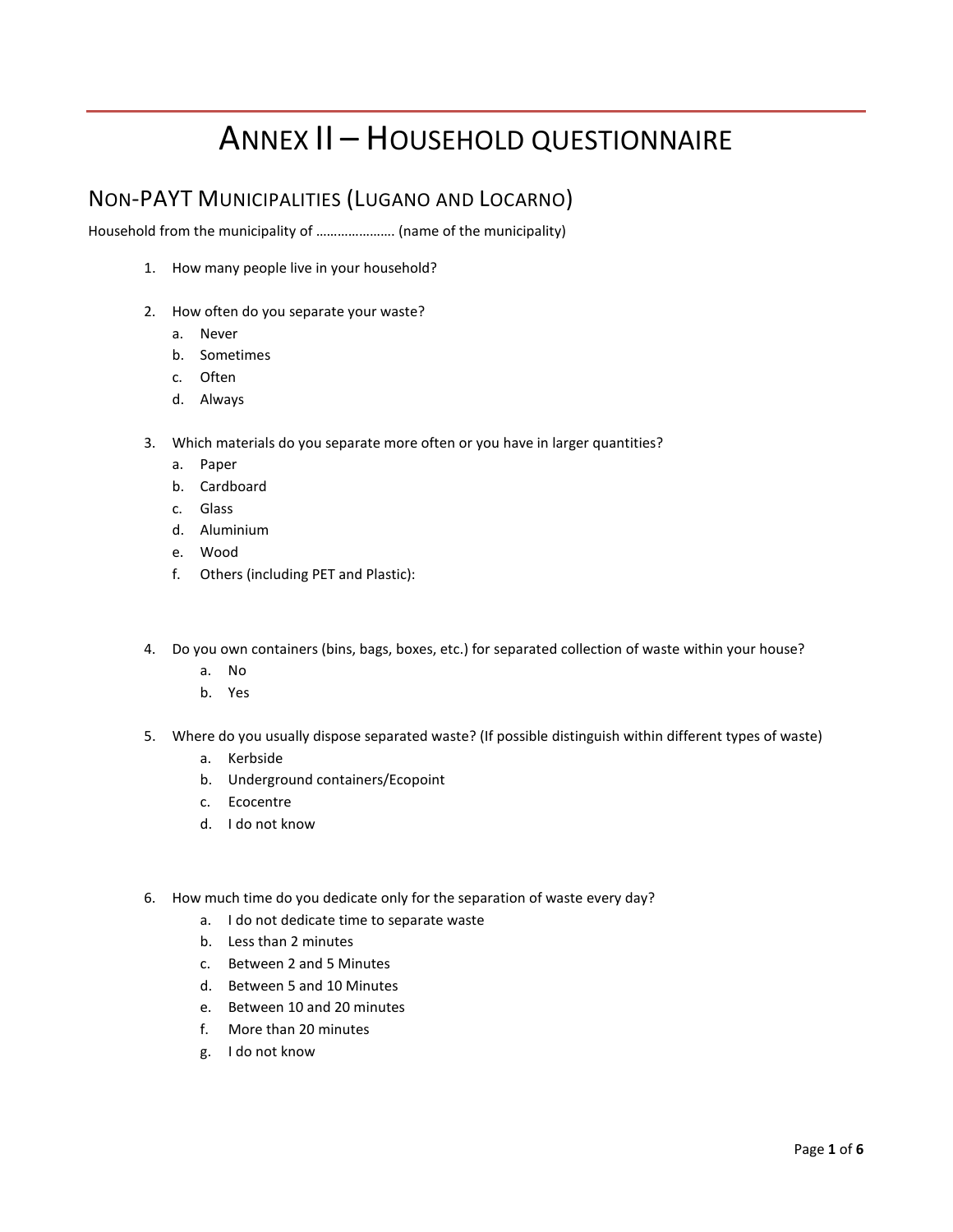- 7. How often do you dispose separated waste?
	- a. Never
	- b. Everyday
	- c. Once a week
	- d. 2 or 3 times a week
	- e. More than 3 times a week
	- f. Once every two weeks
	- g. More than once every two weeks
	- h. Once every three weeks
	- i. More than once every three weeks
	- j. Once a month
	- k. More than once a month
- 8. Which distance do you need to travel (round trip) in order to dispose separated waste?
	- a. Less than 10 meters
	- b. Between 10 and 50 meters
	- c. Between 50 and 100 meters
	- d. Between 100 and 200 meters
	- e. Between 200 and 500 meters
	- f. Between 500 and 800 meters
	- g. Between 800 meters and 1,5 km
	- h. Between 1,5 and 2 km
	- i. Between 2 and 4 km
	- j. More than 4 km
	- k. I do not know
- 9. How much time do you dedicate in one week to dispose separated waste?
	- a. I do not transport separated waste
	- b. Less than 5 minutes
	- c. Between 5 and 10 minutes
	- d. Between 10 and 30 minutes
	- e. Between 30 minutes and 1 hour
	- f. Between 1 hour and 2 hours
	- g. More than 2 hours
	- h. I do not know
- 10. What is the average cost for waste disposal in one week? (Consider frequency, distance, fuel consumption, tyre wear, depreciation, etc.)
	- a. I do not have costs
	- b. Less than 5 CHF
	- c. Between 5 and 10 CHF
	- d. Between 10 and 20 CHF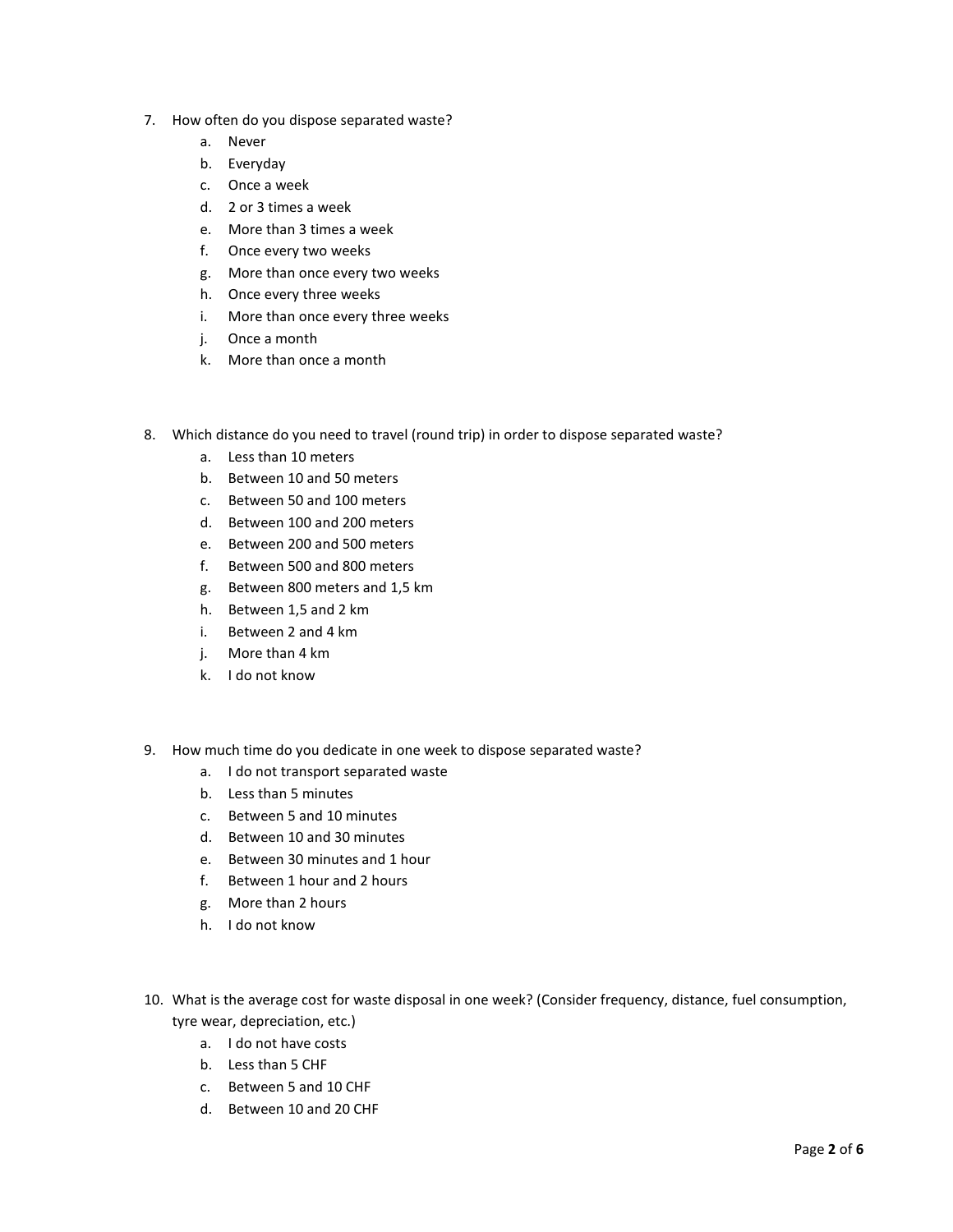- e. Between 20 and 50 CHF
- f. More than 50 CHF
- g. I do not know
- 11. How much will you be willing to pay in order to save 10 minutes of the time currently spent for waste separation, delivery and disposal?
	- a. Nothing
	- b. Less than 1 CHF
	- c. between 1 and 3 CHF
	- d. Between 3 and 5 CHF
	- e. Between 5 and 10 CHF
	- f. More than 10 CHF

## PAYT MUNICIPALITIES (BELLINZONA AND CASLANO)

Household from the municipality of …………………. (name of the municipality)

- 1. How many people live in your household?
- 2. How often do you separate your waste?
	- e. Never
	- f. Sometimes
	- g. Often
	- h. Always
- 3. Which materials do you separate more often or you have in larger quantities?
	- g. Paper
	- h. Cardboard
	- i. Glass
	- j. Aluminium
	- k. Wood
	- l. Others (including PET and Plastic):
- 4. Do you own containers (bins, bags, boxes, etc.) for separated collection of waste within your house?
	- a. No
	- b. Yes
- 5. Where do you usually dispose separated waste? (If possible distinguish within different type of waste)
	- a. Kerbside
	- b. Underground containers/Ecopoint
	- c. Ecocentre
	- d. I do not know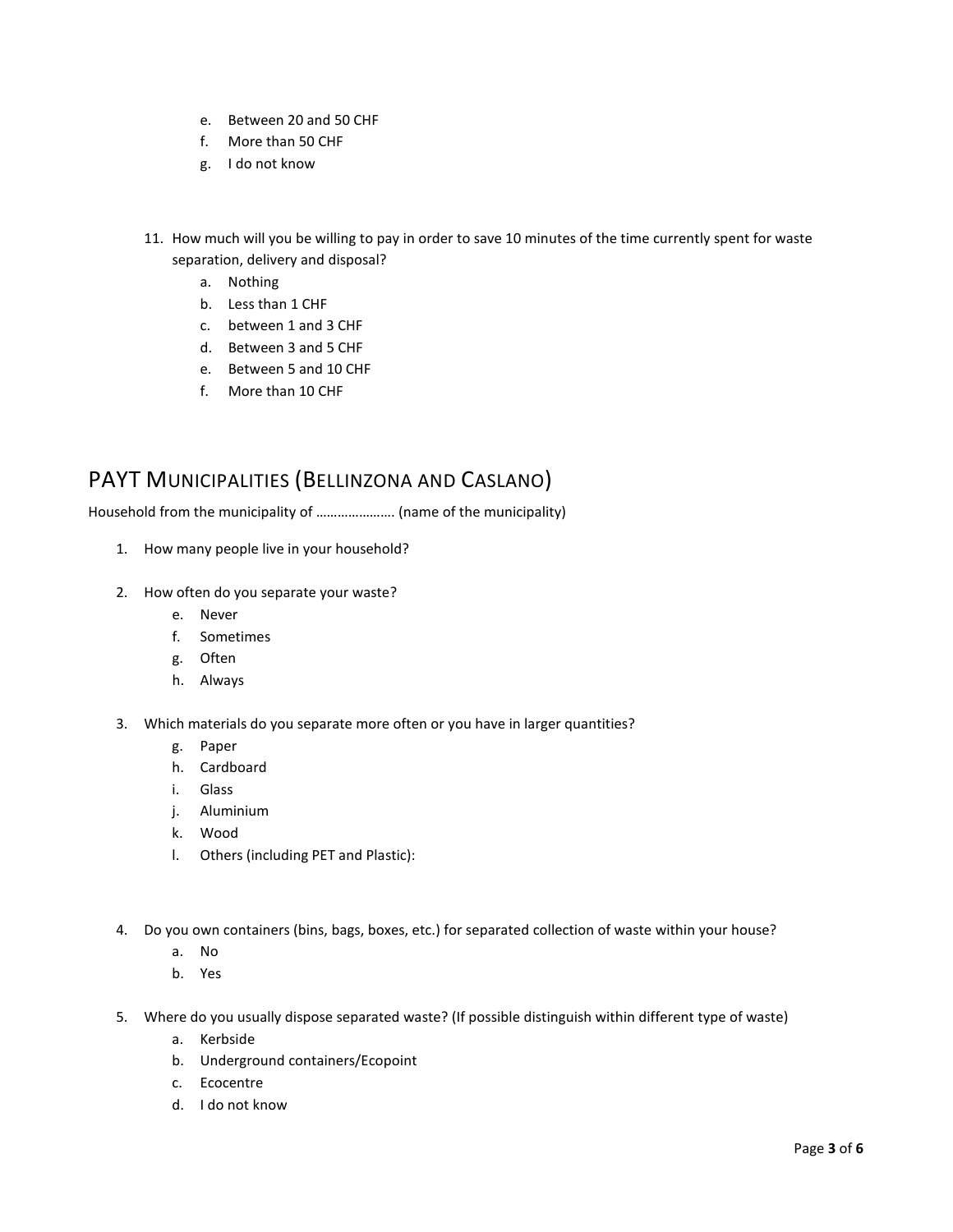- 6. How much time do you dedicate only for the separation of waste every day?
	- a. I do not dedicate time to separate waste
	- b. Less than 2 minutes
	- c. Between 2 and 5 Minutes
	- d. Between 5 and 10 Minutes
	- e. Between 10 and 20 minutes
	- f. More than 20 minutes
	- g. I do not know
- 7. How often do you dispose separated waste?
	- a. Never
	- b. Everyday
	- c. Once a week
	- d. 2 or 3 times a week
	- e. More than 3 times a week
	- f. Once every two weeks
	- g. More than once every two weeks
	- h. Once every three weeks
	- i. More than once every three weeks
	- j. Once a month
	- k. More than once a month
- 8. Which distance you need to travel (round trip) in order to dispose separated waste?
	- a. Less than 10 meters
	- b. Between 10 and 50 meters
	- c. Between 50 and 100 meters
	- d. Between 100 and 200 meters
	- e. Between 200 and 500 meters
	- f. Between 500 and 800 meters
	- g. Between 800 meters and 1,5 km
	- h. Between 1,5 and 2 km
	- i. Between 2 and 4 km
	- j. More than 4 km
	- k. I do not know
- 9. How much time do you dedicate in one week to dispose separated waste?
	- a. I do not transport separated waste
	- b. Less than 5 minutes
	- c. Between 5 and 10 minutes
	- d. Between 10 and 30 minutes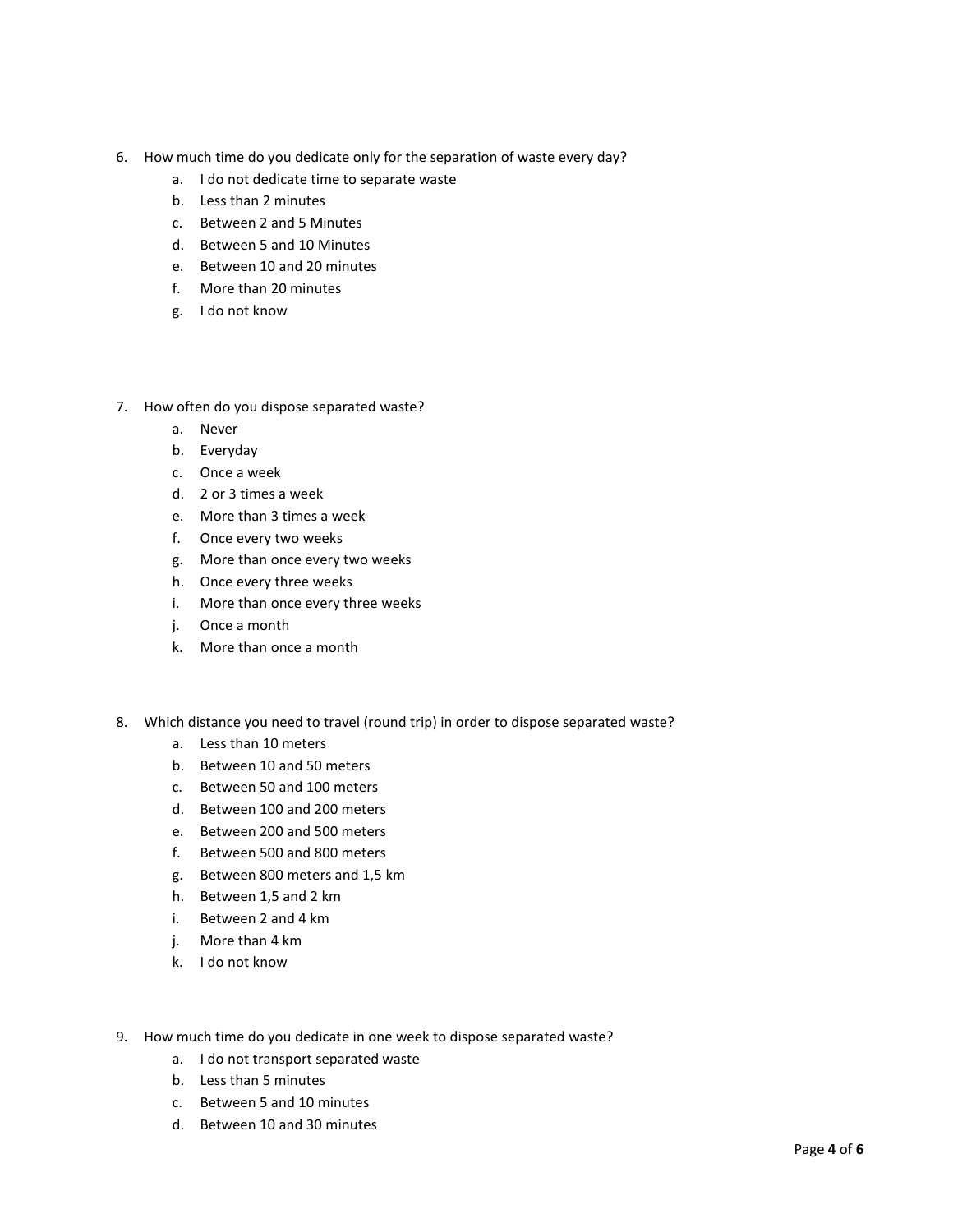- e. Between 30 minutes and 1 hour
- f. Between 1 hour and 2 hours
- g. More than 2 hours
- h. I do not know
- 10. The time needed to separate, deliver and dispose separated waste before the introduction of PAYT scheme was:
	- a. Higher before the PAYT scheme
	- b. Lower before the PAYT scheme
	- c. Same as before the PAYT scheme
- 11. In general after the introduction of the PAYT scheme do you spend more time for waste related activities (e.g. Buy bags, recharge magnetic card, etc.?
	- a. No
	- b. Yes
- 12. What is the average cost for waste disposal in one week? (Consider frequency, distance, fuel consumption, tyre wear, depreciation, etc.)
	- a. I do not have costs
	- b. Less than 5 CHF
	- c. Between 5 and 10 CHF
	- d. Between 10 and 20 CHF
	- e. Between 20 and 50 CHF
	- f. More than 50 CHF
	- g. I do not know
- 13. How much will you be willing to pay in order to save 10 minutes of the time currently spent for waste separation, delivery and disposal?
	- a. Nothing
	- b. Less than 1 CHF
	- c. between 1 and 3 CHF
	- d. Between 3 and 5 CHF
	- e. Between 5 and 10 CHF
	- f. More than 10 CHF

### **Illegal dumping and social issues**

- 14. Do you think that the introduction of a PAYT scheme is good incentive to increase separation, recycling and reduce quantities of residual waste?
	- a. No
	- b. Yes